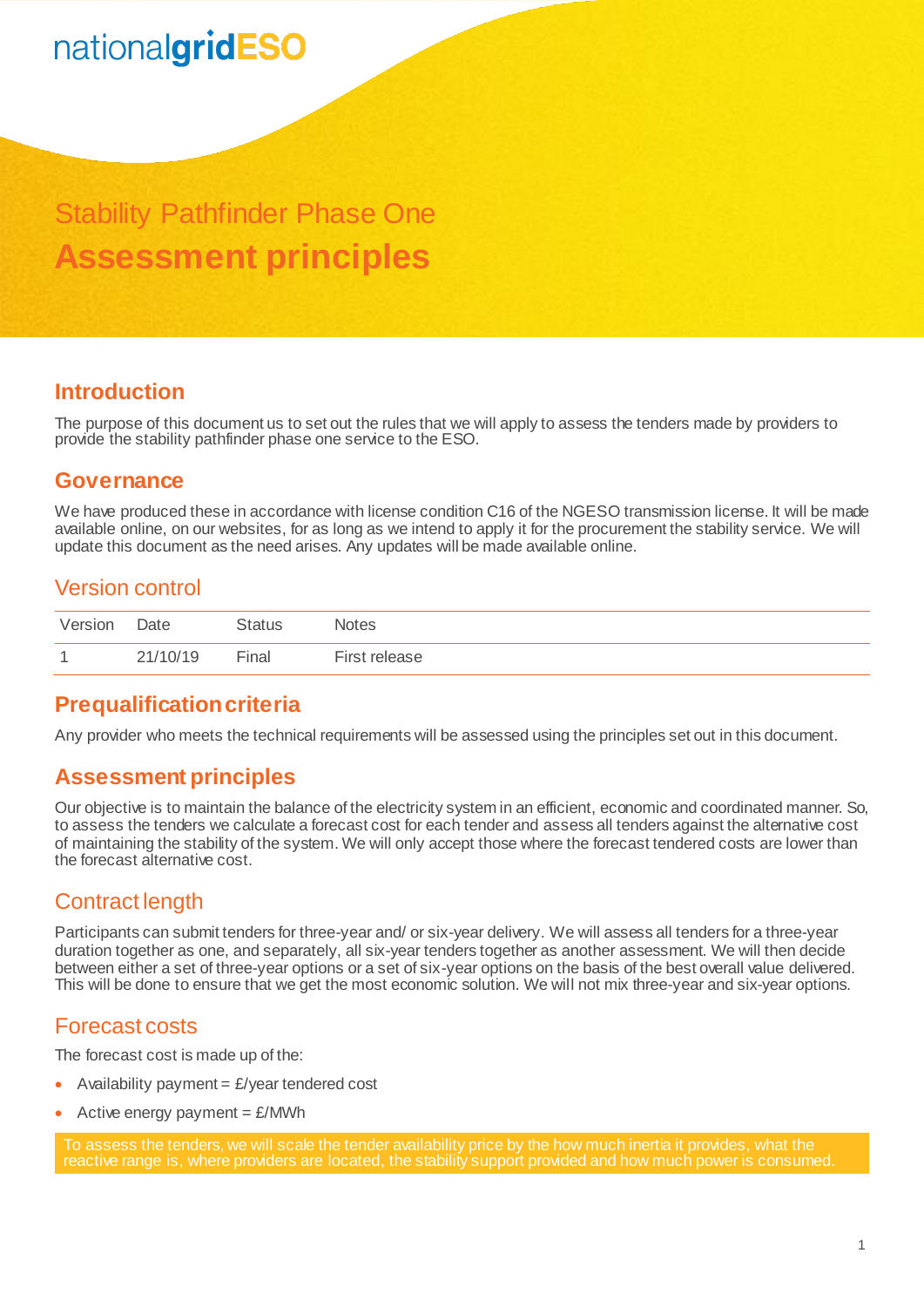# nationalgridESO

#### Inertia contribution

The amount of inertia a unit provides will determine how useful it is in providing stability to the system. We will scale the price received by the inertia contribution.

Tenders that have a higher inertia will be valued higher than tenders with lower inertia.

#### Reactive range

The quantity of MVAr leading and lagging determines how useful it is in managing voltage in a region.

Providers that can provide larger lead and lag capability will be valued higher than those providing a smaller capability.

#### Stability Support – National

The voltage level that providers are connected to will impact the effectiveness in providing stability to the wider power system. For phase 1 all substations will have a connection effectiveness assumed, based on the connection voltage.

Providers connected at 400kV are more effective for assisting with the national stability requirement so will be valued higher than those connected at lower voltages (i.e. 275kV or 132kV).

#### Stability Support – Local

The location of the provider in GB will affect the ability to provide stability support to the local power system. We will assign a benefit to each zone. The mapping of the substations to the zones will be provided in the invitation to tender pack. We will provide a view of the zones where the benefit is higher.

Providers connected at substations where zonal benefit is higher will be valued more highly than those where the zonal benefit is low.

#### Regional Voltage

The location in GB of the provider will affect the ability to provide reactive support to the system. We will map the substations to the voltage regions which will be shared in the invitation to tender pack. We will also provide a view of the regions where the reactive weighting is higher.

Providers connected at substations where the reactive weighting factor is higher will be valued more highly than those where the reactive weighting factor is low.

#### Power consumption

The quantity of power (demand) used to provide the inertia. We will pay the active energy payment for the quantity of power taken from the system up to the capped value submitted in the tender.

Providers that have a smaller demand for power for their inertia contribution will be valued higher than those tenders with a larger demand for power for their inertia contribution.

### Alternative costs

The alternative costs for stability will be made up of one or more of the following:

- Footroom and headroom creation to allow units to be synchronised
- Synchronising additional synchronous machines to provide inertia
- Frequency response costs
- Curtailing the largest losses
- Voltage costs
- Additional bids and offers to maintain generation and demand balance.

### **Market information**

To give transparency of this service we will publish market information via the NGESO website.